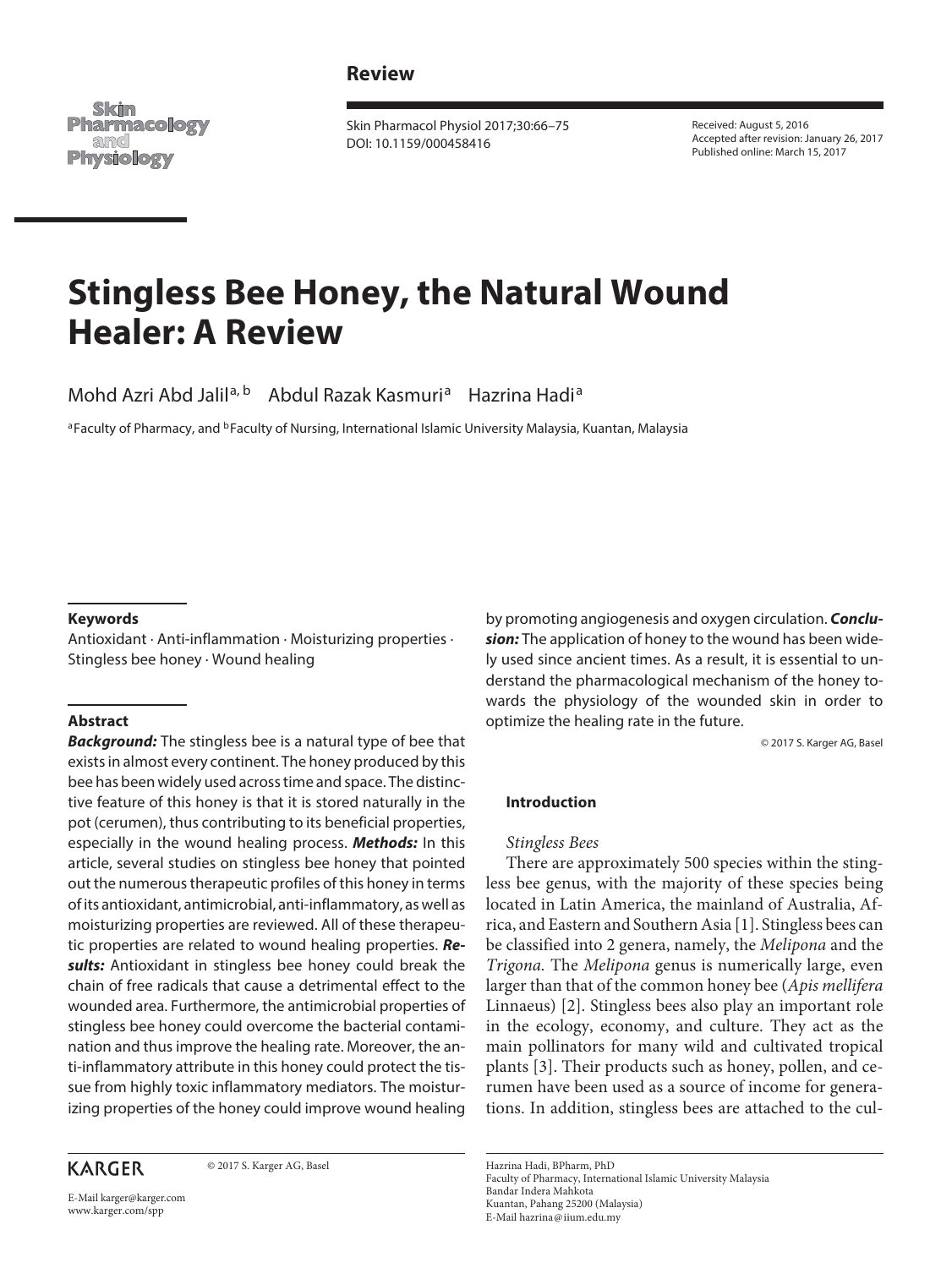

**Fig. 1.** Stingless bee honey.

ture of indigenous people, especially the Mayan, in rural areas of America [4].

 According to a research officer in the Malaysian Agricultural Research and Development Institute (MARDI), the specialty of the stingless bees is the ability to pollinate small-sized flowers due to their diminutive figure which cannot be achieved by the relatively big honey bee. Besides, the stingless bees are not choosey in building a colony hive. As a result, it is easier to build an artificial hive to manipulate the colony and increase the honey production. As the name suggests, the stingless bees do not sting; thus, it is easier to extract the honey, pollen, and propolis frequently. Furthermore, stingless bees are easier to handle compared to honey bees that are often lost, always abandon their hive, and are vulnerable to disease [5]. Likewise, stingless bee honey is unique as it originates from the rich vegetation in native environments. It has a distinctive sweetness mixed with a sour and acidic taste. The appearance of stingless bee honey is displayed in Figure 1. In contrast to the stingless bee population, the distribution of this honey is lower compared to that of the common honeybee. This is due to the limited knowledge about this honey, which has resulted in it being less popular in terms of its industrial production, shelf life, and quality standard [6]. Therefore, stingless bee honey should be further explored due to its mass production and convenience of management.

# *Cerumen and Honey Production in the Pot*

 Another beneficial product from the stingless bee is "propolis," geopropolis, or cerumen, as it is exclusively known, in order to avoid confusion with *A. mellifera*  propolis. Propolis is a natural resinous and waxy product that is produced by mixing beeswax and resins collected from a variety of plant parts by *A. mellifera* bees [7] . On the other hand, cerumen is a mixture that is similar to propolis but with the addition of the mandibular secretion of the stingless bee during its construction [8, 9] . The functions of these products are slightly different, where the cerumen is used as a storage pot for the honey and to mummify trespassers as well as to ensure that the environment in the hive is sterile, while the propolis is used as an internal layer and for sealing the extra space surrounding the hexagon-shaped nest combs. Consequently, due to the storage of honey in the cerumen pots, the quality of the stingless bee honey is influenced by the infiltration of phytochemicals from the cerumen [10, 11] .

 In the cerumen pots, the nectars have to go through 3 different transformation processes before turning into honey. The first transformation is a physical change, where a large part of water evaporates from the nectar. Then, a biological transformation takes place, which is mainly a fermentation process by yeast and bacteria. These microorganisms originate from a suitable microenvironment chosen by the bee and play a symbiotic role with the colony [12, 13]. Lastly, a chemical transformation occurs when the worker bees secrete the enzymes from their cephalic glands that are able to hydrolyse the nectar's sucrose into fructose and glucose [12, 14]. Although it is hard to refute that the characteristics of honey vary depending on the bee species, nectar sources, and climate, the noteworthy similarity in stingless bee honey is the water content that is commonly higher than in other types of honey [15, 16] . As a result, the rich water condition invites the microorganism to inhabit and thrive inside the honey. Most of these microorganisms are probiotics with their beneficial enzyme secretion that works along with the enzymes from the stingless bees to enrich and conserve the quality of the honey [12, 17] .

# *Wound Healing*

 Wound healing is an outstanding biological process for the restoration of the integrity of the skin after injury. It can be divided into 4 overlapping phases, which are haemostasis, inflammation, proliferation, and remodelling [18] . Figure 2 summarizes the main phases in the wound healing process. Wounds that fail to progress into the normal stage of healing are recognized as delayed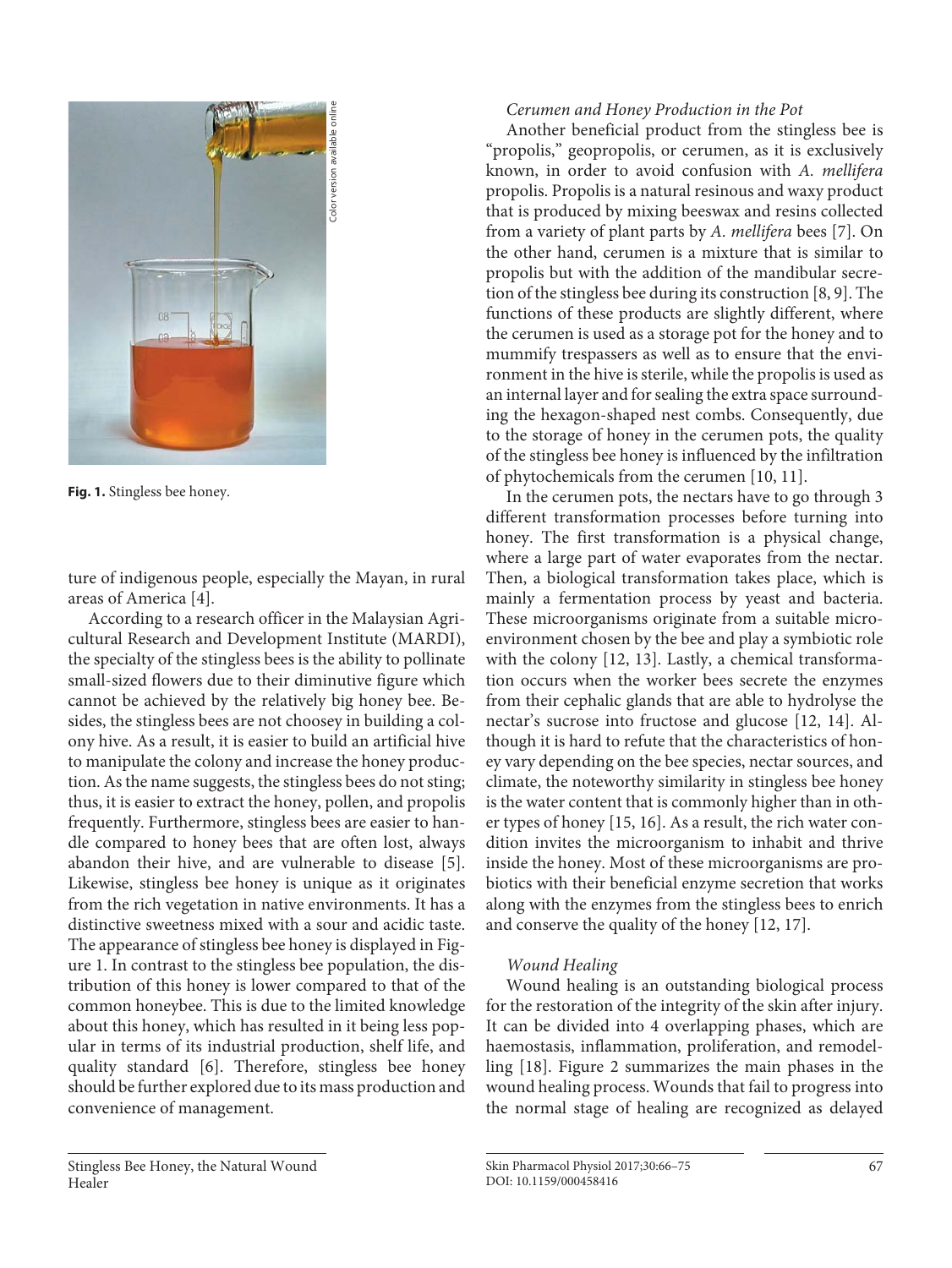

**Fig. 2.** Main phases in the wound healing process. ROS, reactive oxygen species; ECM, extracellular matrix; MMP, matrix metalloproteinase.

acute wounds and chronic wounds. This impaired healing of a wound occurs due to a postponed, incomplete, or uncoordinated healing process. The factors that significantly cause an abnormal progression in wound healing are oxygenation, infection, age and sex hormones, stress, diabetes, obesity, medications, alcoholism, smoking, and nutrition [19].

#### *Mechanism of Wound Healing by Honey*

 As mentioned before, surgeons from the ancient Egyptian era used honey for the treatment of open wounds. However, although they did not understand the mechanism of cellular biology and microbiological theory, they believed in the use of natural antiseptics and antibiotics like honey to dress wounds in order to prevent infection as well as to increase the rate of healing [20]. Honey is blessed with several wound healing properties that make it an ideal active element in formulations for the dressing of wounds. Firstly, since honey is a natural agent, it is aesthetically pleasing. Furthermore, honey is able to keep a wound in a sanitary condition by means of the wound debridement process, thus creating good deodorization

Skin Pharmacol Physiol 2017;30:66-75 Abd Jalil/Kasmuri/Hadi DOI: 10.1159/000458416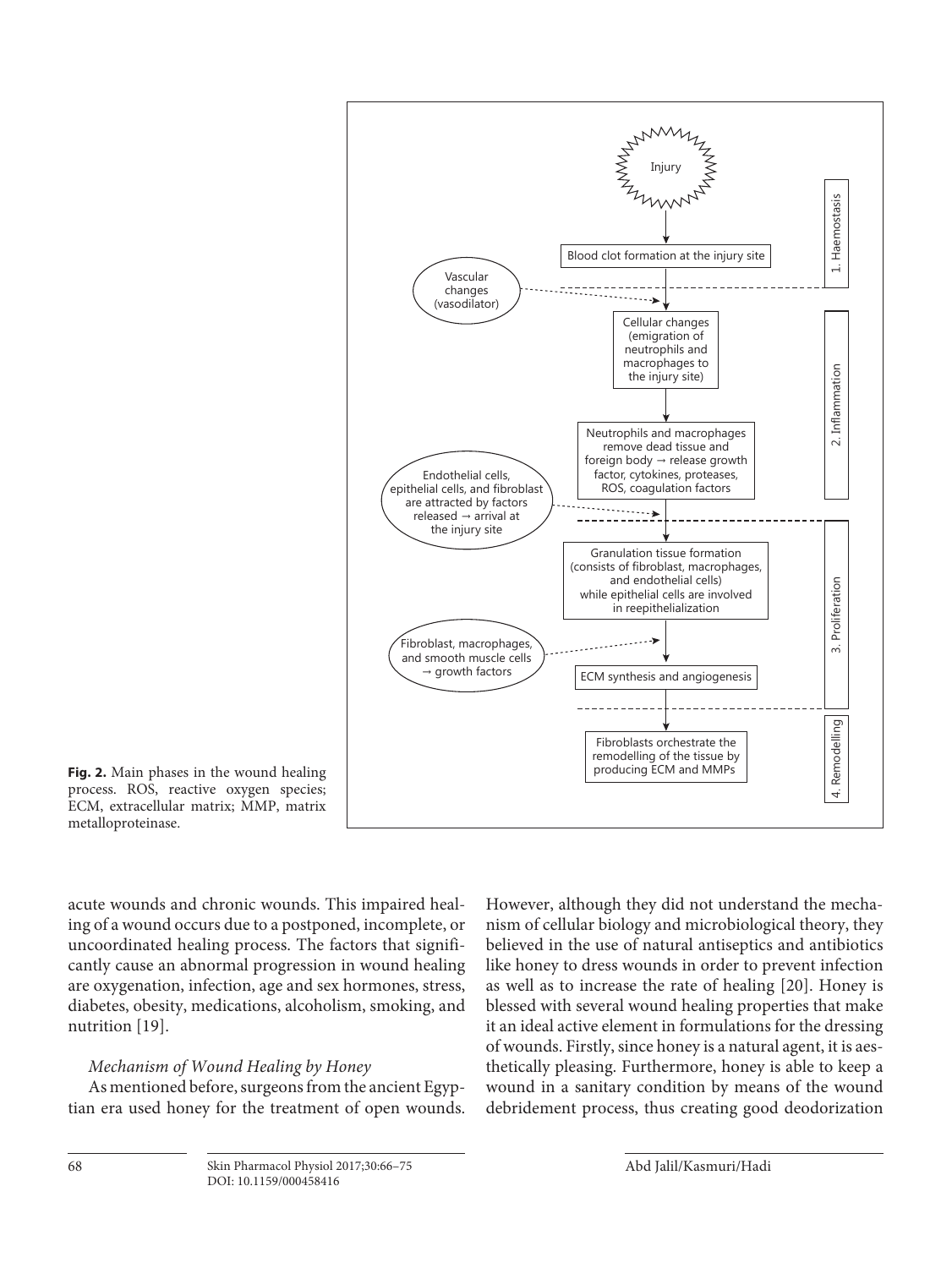| <b>Table 1.</b> The components of stingless bee<br>honey that can enhance the wound<br>healing rate |                                                           | Ref. No. |
|-----------------------------------------------------------------------------------------------------|-----------------------------------------------------------|----------|
|                                                                                                     | Sugars: mainly glucose and fructose                       | b        |
|                                                                                                     | Proteins, vitamins, and minerals                          | O        |
|                                                                                                     | Peroxide component: glucose oxidase for the production of |          |
|                                                                                                     | hydrogen peroxide and D-gluconic acid                     | 44       |
|                                                                                                     | Non-peroxide components (flavonoids, polyphenols)         | 104      |
|                                                                                                     | High acidity                                              | 15, 105  |
|                                                                                                     | High water content                                        | 44       |

for the wound  $[21, 22]$ . In addition to these properties, honey promotes angiogenic activity, which is important in wound healing mechanisms, and also induces the formation of granulation tissue as well as skin reepithelialization [23, 24]. Several studies have indicated other fascinating bioactivities of honey such as antinociceptive [25, 26], immunomodulatory  $[27, 28]$ , and nematicidal activities [29, 30]. The main active mechanisms of honey that are involved in the healing of wounds are its antioxidant, antibacterial, and anti-inflammatory properties. All of these properties will be explained in greater detail later in this paper. Table 1 reveals the components of stingless bee honey that may contribute to the enhancement of wound healing.

#### **Stingless Bee Honey as Antioxidant**

#### *Effects of Reactive Oxygen Species on Wounds*

 Antioxidants are agents that save cells from the harmful effects of reactive oxygen species (ROS). Examples of ROS are singlet oxygen, superoxide, peroxyl, and hydroxyl radicals. These ruthless free radicals originate from endogenous stressors, resulting from natural by-products of cellular metabolism, or exogenous stressors such as UV light, pollutants, drugs, smoke, or radiation [31, 32] . As their name suggests, these reactive molecules provoke the deterioration of membranes, lipids, amino acids, and DNA [33]. The damage to the DNA can lead to the breakdown of collagen, thus disrupting the proliferation stage in the wound healing process.

 In the haemostasis stage at the beginning of the wound healing process, vasodilation takes place around the wounded tissue. However, overstimulation of vasodilation caused by inducible nitric oxide synthase (iNOS) may lead to the production of hydrogen peroxide and other ROS [34, 35]. These free radicals can generate oxidative stress and further worsen the condition of the wounded tissue. The accumulation of ROS will not only harm the wounded site but also spread it across other organs in the body. ROS can activate various humoral and cellular mediators to initiate the inflammation process at the distant organs [36, 37] .

#### *Role of Antioxidants in Enhancing the Wound Healing Process*

 Antioxidants act as a saviour to the structure of cells by neutralizing ROS and thus terminating the damaging chain reaction in the body. Antioxidants can be categorized into 2 types, namely, enzymatic and non-enzymatic antioxidants [38, 39] . Enzymatic antioxidants transform a free radical into a stable molecule that is less harmful to the body. These antioxidants can be further classified into several classes, which are ascorbate peroxidases, catalase, superoxide dismutase, glutathione peroxidase, glutathione reductase, and glutathione S-transferase [40–42] . On the other hand, the non-enzymatic antioxidants block and cut the damaging chain reaction caused by ROS or even inhibit the formation of free radicals. Examples of these antioxidants are ascorbic acid, tocopherol, carotenoids, and phenolic compounds [42] .

#### *Antioxidant Properties of Stingless Bee Honey*

 The major therapeutic action of honey in improving the wound healing process comes through its antioxidant activity since it can prevent the detrimental effects on the wounded site caused by oxidative stress [43] . It can be postulated that the antioxidant effects of stingless bee honey can also be applied to the treatment of wounds since its antioxidant content is higher or similar to that of other types of honey. Research on the stingless bee (Meliponini tribe) in Australia indicated that the honey produced contains a higher level of flavonoids than the honey produced by *A. mellifera*. The total antioxidant activity in the *Tetragonula carbonaria* (stingless bee) honey was proven to be higher than that of the European floral honey, while its radical scavenging activity is equal to that of the European floral honey [44]. These findings are supported by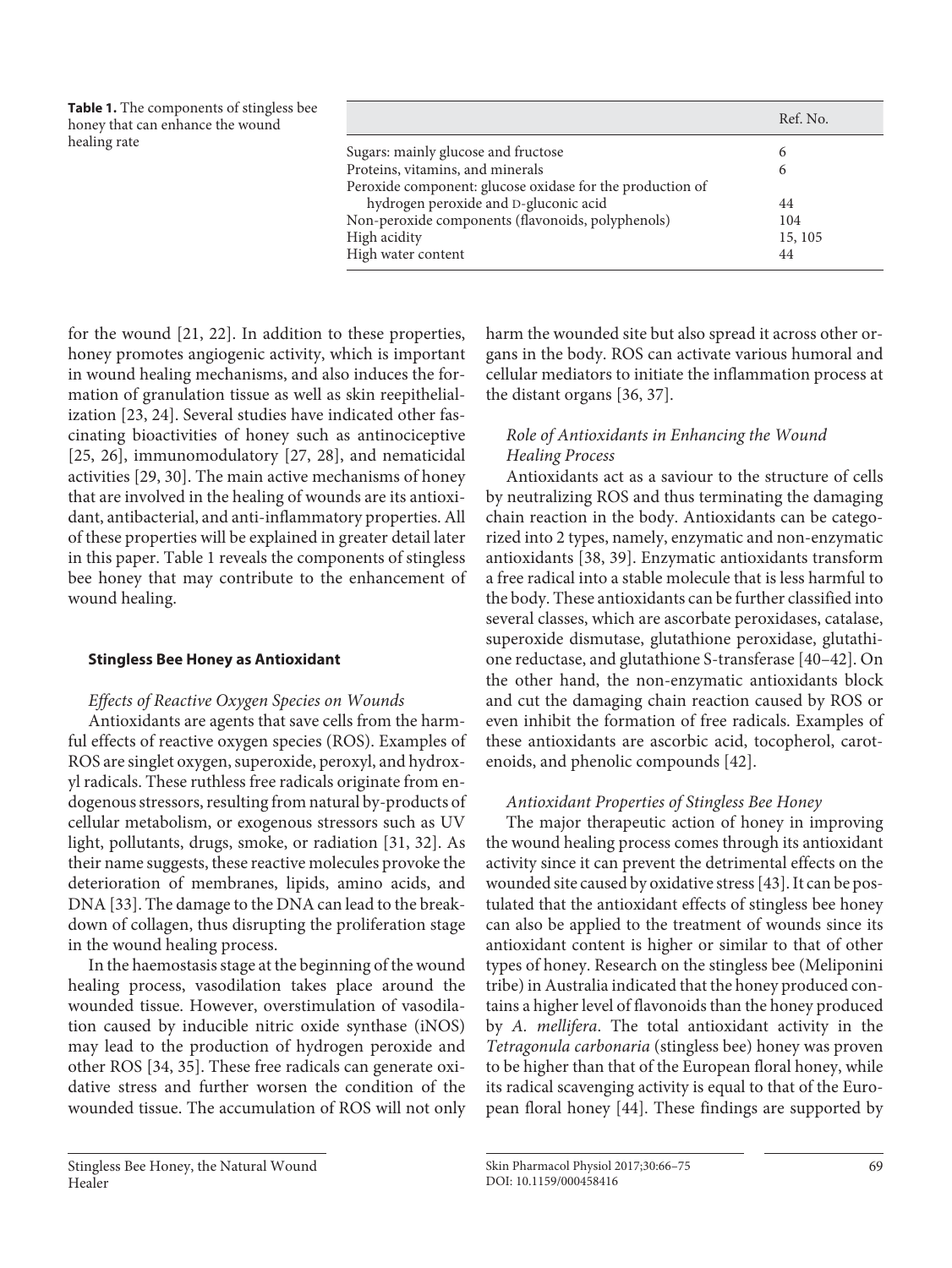another research study on the *Melipona fasciculate* (another stingless bee species), where the content of polyphenol in this stingless bee honey is the highest in comparison with other South American honey bees [45]. In Malaysia, the researchers from MARDI have revealed that the major free phenolic acid in stingless bee honey consists of protocatechuic acid (PCA) and 4-hydroxyphenylacetic acid [46]. PCA is a strong antioxidant that can improve cell proliferation in the wound healing process [47], whereas 4-hydroxyphenylacetic acid is able to scavenge the reactive oxygen and nitrogen species [48, 49] .

 As a matter of fact, another product generated from stingless bees, such as cerumen, also has antioxidant properties [50, 51] . In an in vitro study using 5-lipoxygenase (5-LOX) cell-free assays, the polar extract of cerumen has shown the ability to suppress the catabolism of linoleic acid, thus displaying a potent antioxidant effect that can prevent lipid peroxidation and protect the integrity of the cell membranes [11] . In addition, it has been shown that the ethanol extract of cerumen possesses antioxidant properties that reduce the number of ROS and protect human erythrocytes from lipid peroxidation in an antioxidant assay by using a human erythrocyte model [39] . This action is attributed to phenolic compounds, which are important antioxidant components that inhibit haemolysis in erythrocytes [52]. The high antioxidant content in stingless bee honey may provoke interest in the application of this honey in wound healing research.

## **Antimicrobial Role of Stingless Bee Honey**

## *The Presence of Microorganisms Could Delay the Healing Process*

 Microorganisms exist inside all wounds but the majority of them do not infect the wound, and the wound will heal eventually. This situation happens when the host's immune system and the bioburden of the wound are in a state of equilibrium. Bioburden is a condition where an object is contaminated by a number of bacteria [53] . Nevertheless, if the bioburden overcomes this balance, or there is impairment in the wound healing process, the bacteria will proliferate and occupy the host's tissues [54, 55]. The invasion of foreign bodies into a wound could hinder the healing process and may eventually cause the formation of a granuloma or an abscess. If no action is taken, another problem will arise later, where the leftover collagen produced during the prolonged wound healing process will build up keloid scars [56, 57] .

 As previously mentioned, there are several microorganisms present in the cerumen during honey production. There is some conundrum whether this may impact the healing process when applying honey to the wound. These microorganisms cannot hinder the healing process since most of them have been identified as non-pathogenic which are from the *Bacillus* genus [58, 59] and actinomycete *Streptomyces* [60]. In contrast, several notorious bacteria like *Escherichia coli, Pseudomonas aeruginosa, Staphylococcus aureus, Clostridium* , and *Coliform*  species tend to disturb the healing process [61, 62]. As a consequence, a prolonged and abnormal inflammatory response will occur together with tissue damage and delayed healing. If this situation is prolonged, it may worsen and can lead to systemic illness. Therefore, an intervention should be introduced immediately after the injury as a precautionary measure [53]. A nursing approach to wound healing focuses on preventing pathogenic colonization and eradicating these foreign invaders that are causing the wound healing process to remain at a stagnant phase [63].

## *Antimicrobial Mechanism of Stingless Bee Honey against Infection*

 The main point of antimicrobial or antibacterial applications is to prevent or confront infections, especially during the injury period. Stingless bee honey can be used as an antibacterial ingredient in pharmaceutical formulations since it possesses antimicrobial and antiseptic properties. The antimicrobial activity of stingless bee honey was validated by using the Kirby-Bauer antibiotic test, the agar dilution test, broth microdilution, and time-kill viability assays [10, 64, 65]. This study was supported by researchers from Brazil where they found that stingless bee honey has the ability to inhibit the growth of grampositive and gram-negative bacteria [66] . A unique feature of stingless bee honey is that it is stored in cerumen pots made of wax and propolis. Choudhari et al. [67] found that propolis from India has a compelling antimicrobial property. Similarly, Campos et al. [39] also discovered that propolis samples in Brazil contain broad antimicrobial properties. Therefore, the quality of the honey stored in the propolis-infused cells is influenced by its beneficial content.

 The antibacterial effect of honey can be divided into peroxide and non-peroxide components [68] . The peroxide component is based on the activity of hydrogen peroxide. Hydrogen peroxide is regulated by 2 important enzymes in honey, namely, glucose oxidase and catalase. Glucose oxidase induces the production of hydrogen peroxide, while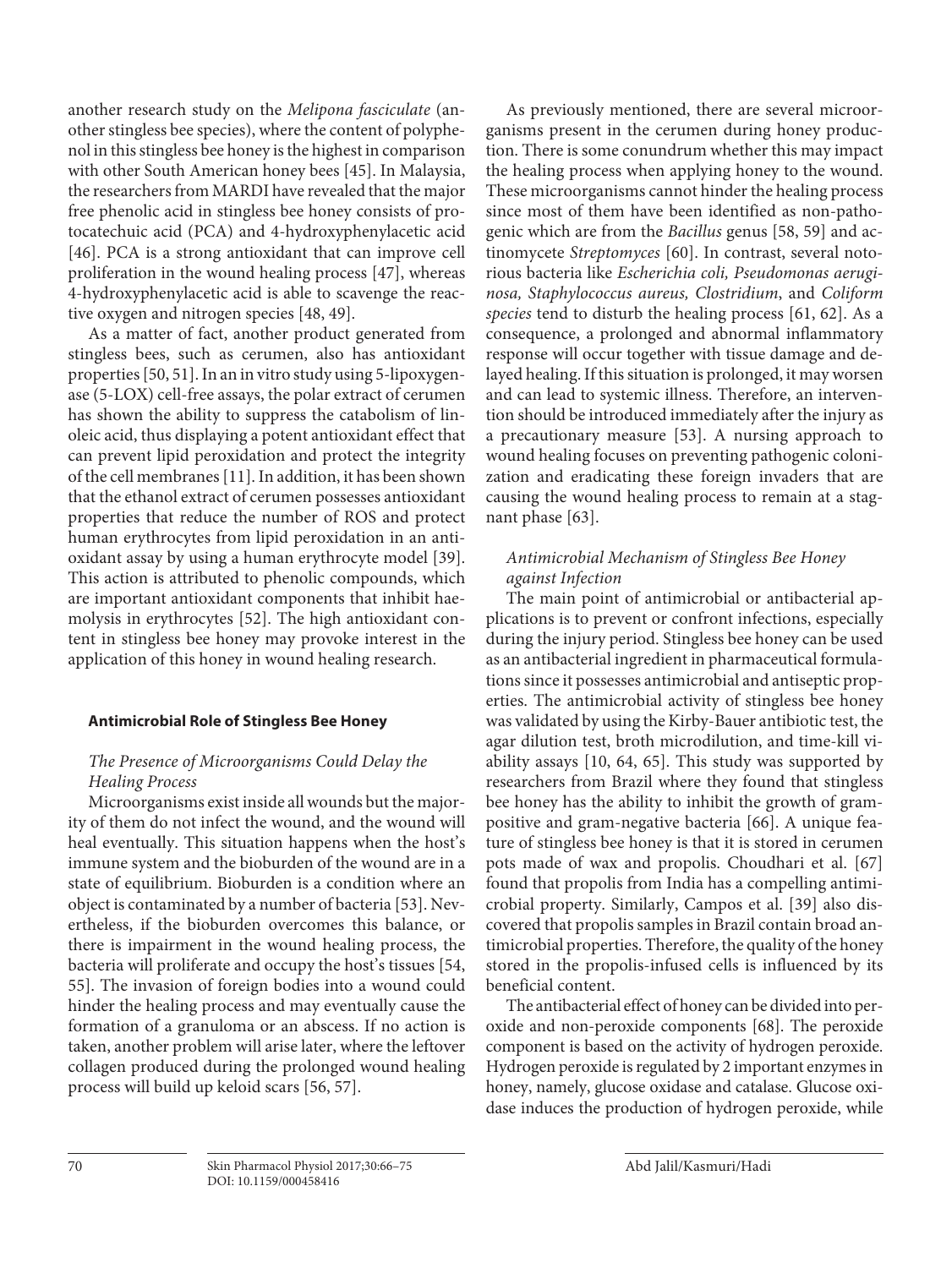catalase will destroy the hydrogen peroxide in order to preserve the nutritional content of the honey [69, 70]. Hydrogen peroxide will enhance the production of cytokines for the inflammatory response to kill the bacteria [22, 71] . The non-peroxide components are based on phytochemicals, high sugar content, and the acidity of the honey. The phytochemical components in honey that contribute to the antibacterial effects are flavonoids, phenolic substances, and antibacterial peptides [72]. These components may act by directly inhibiting phagocytosis, thus preventing the superoxide free radicals from damaging the tissues. The last nonperoxide component is the acidity in the honey caused by organic acids. These acids, which make up 0.57% of the honey itself, will suppress the majority of the microorganisms that grow in a pH of between 7.2 and 7.4 [73].

 In stingless bee honey, the antibacterial effect is influenced by non-peroxide activity. It is uncommon to observe non-peroxide activity in *A. mellifera* honeys, but Temaru et al. [10] have demonstrated strong non-peroxide activity in a variety of samples of stingless bee honey across the world. An entomological study by Stow et al. [74] has indicated that cuticular antimicrobial compounds that have been secreted from stingless bee honey are responsible for preventing microbial growth. From this finding, Irish et al. [64] have postulated that the non-peroxide activity of stingless bee honey has a connection with the anatomical structure itself of the stingless bee. The non-peroxide activity has a more significant and substantial mechanism in antimicrobial action. Since there is a limitation of its counterpart; the peroxide activity is limited by the presence of catalase in the human body [75] . Therefore, with these coveted antibacterial properties, the application of stingless bee honey on the wounded area may decrease microbial infection and thus rapidly initiate the healing process.

## **Anti-Inflammatory Role of Stingless Bee Honey**

#### *The Inflammation Effect on Wound Healing*

 Initially, inflammation is a beneficial biological response of the blood vessels to any potentially dangerous threat. It is a complex protective effort by the body to remove the harmful agent and to immediately instigate the healing process. Macrophages play an important role in this defence mechanism by increasing the production of proinflammatory cytokines, nitric oxide (NO), and prostaglandin E2 ( $PGE_2$ ). All of these inflammation mediators are highly cytotoxic and are involved in the innate response by killing the target cells [76, 77] . In spite of their beneficial effects, the overproduction of these mediators

by the activated macrophages may cause tissue damage that can lead to chronic diseases and impaired wound healing [78]. The introduction of an anti-inflammatory agent can control the activated macrophages as well as the production of the inflammatory mediators.

 The bad news is that most of the anti-inflammatory pharmaceuticals are not compatible with wound healing. For instance, non-steroidal anti-inflammatory drugs (NSAIDS) are cytotoxic to the tissues, while corticosteroids can inhibit the development of epithelial tissues. In several animal studies, the use of NSAIDS, such as ibuprofen, has a negative impact such as an antiproliferative effect that can cause a numerical decline in fibroblasts, minimized wound contraction, deferred epithelialization, and most importantly, impaired blood vessel formation [19, 79, 80]. As a result, wound care products make little reference to antiinflammatory action, even though inflammation is still the main cause of delays in the healing of chronic wounds [81] . Inflammation results in fibrosis, which can be a source of hypertrophic scars in cutaneous wounds [82] .

 *Anti-Inflammatory Mechanism of Stingless Bee Honey*  In contrast to most anti-inflammatory drugs, honey, which possesses anti-inflammatory properties, results in less scarring from the healing of wounds caused by burns [83]. The anti-inflammatory effect in stingless bee honey is more prominent in the cerumen. In the in vitro study along with the antioxidant test, Massaro et al. [11] reported that the anti-inflammatory mechanism in the cerumen extract in stingless bee products inhibits the 5-LOX enzyme that is responsible for the synthesis of proinflammatory mediators. Similarly, Franchin et al. [84] found that the ethanolic extract of geopropolis (another name for cerumen) significantly reduces the level of proinflammatory cytokines.

 The anti-inflammatory property in honey is contributed by phenolic compounds. Several studies have proven that phenolic compounds can inhibit the overproduction of inflammatory mediators such as NO [78], TNF-α [85], and  $PGE_2$  [86]. Besides, phenolic compounds act as free radical scavengers that can protect cells from cytotoxicity induced by proinflammatory mediators [87, 88] . Therefore, this will reduce the inflammation period in the wound healing stage and thus enhance the rate of healing. Furthermore, honey can also reduce oedema, thus eventually lowering the microvascular hydrostatic pressure on the wound tissue. Oedema constrains the access to oxygen and nutrients that are essential for tissue growth in wound healing [89]. The anti-inflammatory agents have a similar correlation with antioxidants in terms of dealing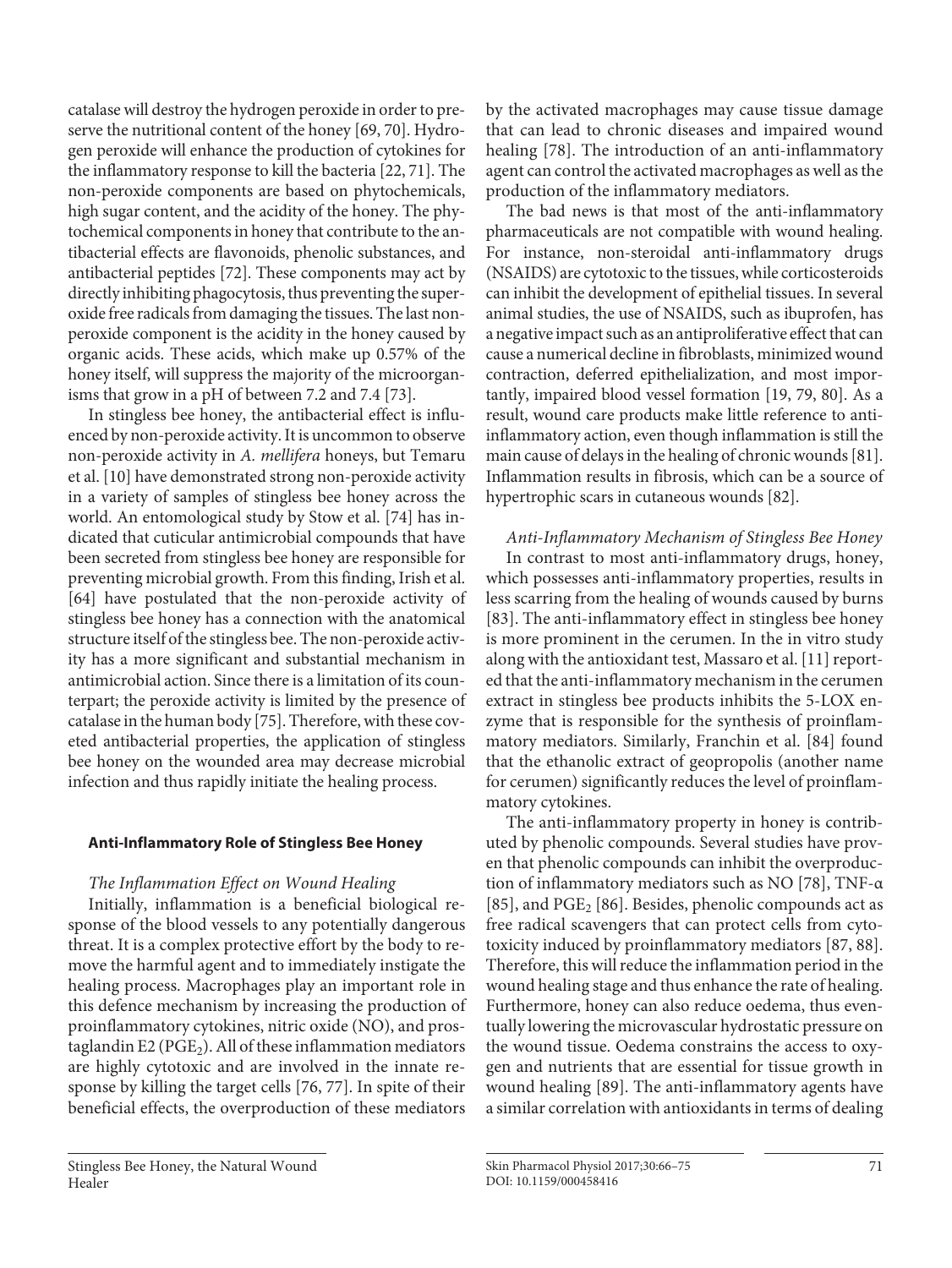with ROS. Stingless bee honey contains both of these elements, which strengthens its ability to counteract all of the detrimental effects in the inflammation process.

## **Stingless Bee Honey as a Natural Moisturizer for Wound Healing Treatment**

## *Moisturizer as Wound Healing Enhancement*

 In an earlier period, the emphasis of wound care management was on covering the wound to preserve dryness around the wound. This was achieved by removing excess exudates and by protecting the wound against infection [90]. However, since 2003, clinicians and researchers have introduced the concept of "tissue, infection/inflammation, moisture, and edge," which goes by the acronym of TIME [91, 92]. This moisture-friendly approach has become the standard in wound care strategy.

 A moist surrounding for the wound can prevent secondary infections and create effective oxygen circulation [93]. Besides that, a moist condition can impede desiccation and necrosis, enhance the formation of blood vessels and connective tissues, as well as rehydrate dried out tissues [55, 90]. In fact, the application of a moisturizer to the wound can not only relieve the pain but also reduce the possibility of the appearance of scars later on [94] . On the other hand, it is essential to avoid wound dryness because a dry environment can delay the migration of epidermal cells and slow down autolysis and the proteolytic action for tissue regeneration [95] .

# *Moisturizing Effect of Stingless Bee Honey*

 Like other types of honey, stingless bee honey also has a high moisture content. A physicochemical analysis by Oddo et al. [44] revealed that the moisture content in stingless bee (*T. carbonaria*) honey is relatively higher than that in *A. mellifera* honey. Honey has good moisturizing properties due to the presence of hydroxyl groups. The basic components of honey, which are sugars, proteins, and lactic acid, can act as moisturizers [96] . In addition, the presence of glycerine, propylene glycol, and sorbitol, which are frequently applied as solvents in cosmetics, can enhance the moisturizing properties of the honey [97, 98]. Several studies have suggested that ingredients such as vitamins B, E, and K, together with several good minerals like potassium, phosphorus, and calcium that are present almost in all honeys, contribute to the hydrating attributes of honey [99-101].

 The high water content in stingless bee honey prevents dehydration to the wound because of the osmotic effect that gradually delivers fluid to the wound tissue [88, 102] . This will maintain a moist environment around the wound tissue and, as mentioned before, will accelerate the healing, even though a continuous moist condition can develop into a wet condition leading to maceration of the wound [103]. Fortunately, the high osmolarity of the honey can protect the skin from maceration and continuously maintain the moist surrounding [102] .

## **Conclusion**

 In conclusion, it is important to take a serious note concerning wound care and healing agents due to the nature of the wound healing process, which is highly complex and highly exposed to external infection. Phytochemical and pharmacological evidence has supported the ethnopharmacological use of stingless bee honey in wound care. All of these beneficial effects could enhance the stingless bee honey profile as a wound healing agent. Historically, the application of honey to the wound has been used since ancient times; therefore, it is essential to understand its pharmacological action towards the physiology of the wounded skin in order to optimize the healing rate. Stingless bee honey has a lot of similarities with other honeys in terms of its bioactive components, but the efficacy of the components has yet to be discovered. As a result, more systematic research is needed to provide comprehensive scientific evidence for its use as well as to clarify any doubt and false acclaim. The potent biological activities of stingless bee honey may create a new therapeutic choice from the current honey and represent an interesting advance in the search for promising applications in the pharmaceutical industry for the wound healing area.

## **Acknowledgment**

 This study was carried out with the support of a grant provided by the Ministry of Education, Malaysia (FRGS16-043-0542).

## **Disclosure Statement**

There is no conflict of interest.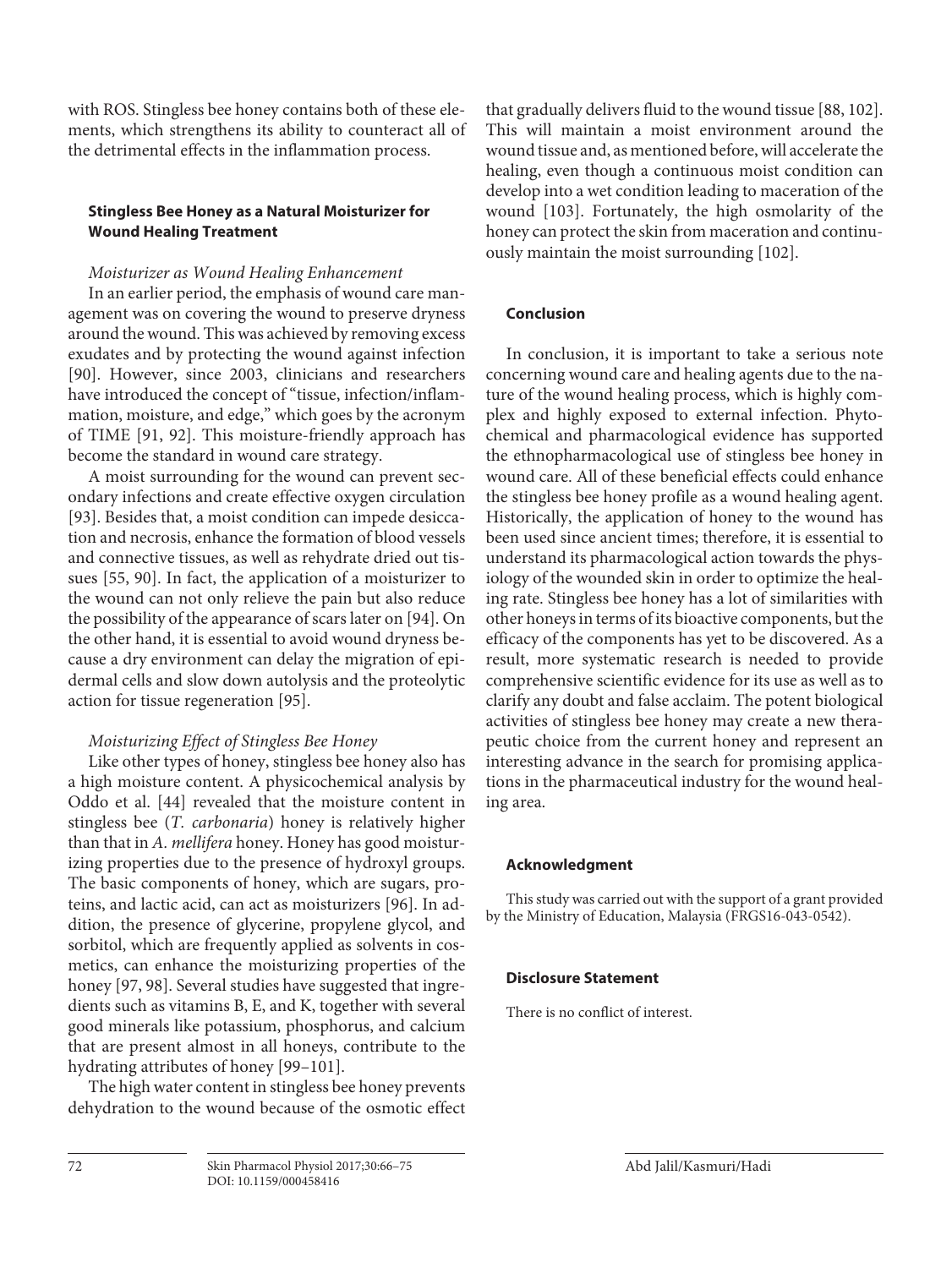#### **References**

- 1 Rasmussen C, Cameron SA: Global stingless bee phylogeny supports ancient divergence, vicariance, and long distance dispersal. Biol J Linn Soc 2010;99:206–232.
- 2 Michener CD: Pot-Honey: A Legacy of Stingless Bees. New York, Springer, 2013. DOI: 10.1007/978-1-4614-4960-7
- 3 Slaa EJ, Chaves L, Malagodi-Braga K, Hofstede FE: Stingless bees in applied pollination: practice and perspectives. Apidologie 2006; 37:293–315.
- 4 Ayala R, Gonzalez VH, Engel MS: Mexican stingless bees (Hymenoptera: Apidae): diversity, distribution, and indigenous knowledge; in Vit P, Pedro SRM, Roubik DW (eds): Pot-Honey. New York, Springer, 2013, pp 135– 152.
- 5 Khairunnisa S: Stingless Bee Potential. Kuala Lumpur, Utusan Malaysia, 2011. http://ww1. utusan.com.my/utusan/info.asp?y= 2011&dt=0530&pub=utusan\_malaysia&sec= Agrobiz&pg=ag\_02.htm.
- 6 Guerrini A, Bruni R, Maietti S, Poli F, Rossi D, Paganetto G, et al: Ecuadorian stingless bee (Meliponinae) honey: a chemical and functional profile of an ancient health product. Food Chem 2009;114:1413–1420.
- 7 Bankova V: Chemical diversity of propolis makes it a valuable source of new biologically active compounds. J ApiProduct ApiMed Sci 2009;1:23–28.
- 8 dos Santos CG, Megiolaro FL, Serrao JE, Blochtein B: Morphology of the head salivary and intramandibular glands of the stingless bee *Plebeia emerina* (Hymenoptera: Meliponini) workers associated with propolis. Ann Entomol Soc Am 2009;102:137–143.
- 9 Simone-Finstrom M, Spivak M: Propolis and bee health: the natural history and significance of resin use by honey bees. Apidologie 2010;41:295–311.
- 10 Temaru E, Shimura S, Amano K, Karasawa T: Antibacterial activity of honey from stingless honeybees (Hymenoptera; Apidae; Meliponinae). Polish J Microbiol 2007;56:281–285.
- 11 Massaro FC, Brooks PR, Wallace HM, Russell FD: Cerumen of Australian stingless bees ( *Tetragonula carbonaria* ): gas chromatography-mass spectrometry fingerprints and potential anti-inflammatory properties. Naturwissenschaften 2011;98:329–337.
- 12 Menezes C, Vollet-Neto A, Contrera FAFL, Venturieri GC, Imperatriz-Fonseca VL: The role of useful microorganisms to stingless bees and stingless beekeeping; in Pot-Honey: A Legacy of Stingless Bees. New York, Springer, 2013, pp 153–171.
- 13 Anderson KE, Sheehan TH, Eckholm BJ, Mott BM, DeGrandi-Hoffman G: An emerging paradigm of colony health: microbial balance of the honey bee and hive ( *Apis mellifera* ). Insectes Soc 2011;58:431–444.
- 14 Nogueira-Neto P: Vida e Criação de Abelhas Indígenas Sem Ferrão. São Paulo, Editora Nogueirapis, 1997.
- 15 Souza B, Roubik D, Barth O, Heard T, Enríquez E, Carvalho C, et al: Composition of stingless bee honey: setting quality standards. Interciencia 2006;31:867–875.
- 16 Bijlsma L, De Bruijn LLM, Martens EP, Sommeijer MJ: Water content of stingless bee honeys (Apidae, Meliponini): interspecific variation and comparison with honey of *Apis mellifera* . Apidologie 2006;37:480–486.
- 17 Costa RAC, Da Cruz-Landim C: Hydrolases in the hypopharyngeal glands of workers of *Scaptotrigona postica* and *Apis mellifera* (Hymenoptera, Apinae). Genet Mol Res 2005;4: 616–623.
- 18 Jackson WM, Nesti LJ, Tuan RS: Concise review: clinical translation of wound healing therapies based on mesenchymal stem cells. Stem Cells Transl Med 2012;1:44–50.
- 19 Guo S, DiPietro LA: Factors affecting wound healing. J Dent Res 2010;89:219–229.
- 20 Dobanovački D, Milovanović L, Slavković A, Tatić M, Mišković SS, Škorić-Jokić S, et al: Surgery before common era (BCE). Arch Oncol 2012;20:28–35.
- 21 Ahmed AKJ, Hoekstra MJ, Hage JJ, Karim RB: Honey-medicated dressing: transformation of an ancient remedy into modern therapy. Ann Plast Surg 2003;50:143–147; discussion 147–148.
- 22 Vandamme L, Heyneman A, Hoeksema H, Verbelen J, Monstrey S: Honey in modern wound care: a systematic review. Burns 2013; 39:1514–1525.
- 23 Bergman A, Yanai J, Weiss J, Bell D, David MP: Acceleration of wound healing by topical application of honey: an animal model. Am J Surg 1983;145:374–376.
- 24 Al-Waili N, Salom K, Al-Ghamdi A: Honey for wound healing, ulcers, and burns; data supporting its use in clinical practice. Sci World J 2011;11:766-787.
- 25 Azim MK, Perveen H, Mesaik MA, Simjee SU: Antinociceptive activity of natural honey in thermal-nociception models in mice. Phytother Res 2007;21:194–197.
- 26 Küpeli Akkol E, Orhan DD, Gürbüz I, Yesilada E: In vivo activity assessment of a "honeybee pollen mix" formulation. Pharm Biol 2010;48:253–259.
- 27 Tonks AJ, Dudley E, Porter NG, Parton J, Brazier J, Smith EL, et al: A 5.8-kDa component of manuka honey stimulates immune cells via TLR4. J Leukoc Biol 2007;82:1147–1155.
- 28 Kassim M, Yusoff KM, Ong G, Sekaran S, Yusof MYBM, Mansor M: Gelam honey inhibits lipopolysaccharide-induced endotoxemia in rats through the induction of heme oxygenase-1 and the inhibition of cytokines, nitric oxide, and high-mobility group protein B1. Fitoterapia 2012;83:1054–1059.
- 29 Azim MK, Sajid M: Evaluation of nematocidal activity in natural honey. Pakistan J Bot 2009;41:3261–3264.
- 30 Sajid M, Azim MK: Characterization of the nematicidal activity of natural honey. J Agric Food Chem 2012;60:7428–7434.
- 31 Ahmad I, Jimenez H, Yaacob NS, Yusuf N: Tualang honey protects keratinocytes from ultraviolet radiation-induced inflammation and DNA damage. Photochem Photobiol 2012;88:1198–1204.
- 32 D'Errico M, Lemma T, Calcagnile A, Santis LP De, Dogliotti E: Cell type and DNA damage specific response of human skin cells to environmental agents. Mutat Res Mol Mech Mutagen 2007;614:37–47.
- 33 Wijesinghe WAP, Jeon YJ: Biological activities and potential cosmeceutical applications of bioactive components from brown seaweeds: a review. Phytochem Rev 2011;10: 431–443.
- 34 Victor VM, Rocha M, De La Fuente M: Immune cells: free radicals and antioxidants in sepsis. Int Immunopharmacol 2004;4:327–347.
- 35 Ju HY, Chen SC, Wu KJ, Kuo HC, Hseu YC, Ching H, et al: Antioxidant phenolic profile from ethyl acetate fraction of *Fructus Ligustri* Lucidi with protection against hydrogen peroxide-induced oxidative damage in SH-SY5Y cells. Food Chem Toxicol 2012;50:492–502.
- 36 Closa D, Folch-Puy E: Oxygen free radicals and the systemic inflammatory response. IUBMB Life 2004;56:185–191.
- 37 Closa D: Free radicals and acute pancreatitis: much ado about … something. Free Radic Res 2013;47:934–940.
- 38 Fang YZ, Yang S, Wu G: Free radicals, antioxidants, and nutrition. Nutrition 2002;18: 872–879.
- 39 Campos JF, dos Santos UP, Macorini LFB, de Melo AMMF, Balestieri JBP, Paredes-Gamero EJ, et al: Antimicrobial, antioxidant and cytotoxic activities of propolis from *Melipona orbignyi* (Hymenoptera, Apidae). Food Chem Toxicol 2014;65:374–380.
- 40 Matés JM, Pérez-Gómez C, Núñez de Castro I: Antioxidant enzymes and human diseases. Clin Biochem 1999;32:595–603.
- 41 Baskar AA, Al Numair KS, Gabriel Paulraj M, Alsaif MA, Muamar M Al, Ignacimuthu S: β-Sitosterol prevents lipid peroxidation and improves antioxidant status and histoarchitecture in rats with 1,2-dimethylhydrazineinduced colon cancer. J Med Food 2012;15: 335–343.
- 42 Ahmad P, Jaleel CA, Salem M, Nabi G, Sharma S: Roles of enzymatic and nonenzymatic antioxidants in plants during abiotic stress. Crit Rev Biotechnol 2010;30:161–175.
- 43 Khalil MI, Alam N, Moniruzzaman M, Sulaiman SA, Gan SH: Phenolic acid composition and antioxidant properties of Malaysian honeys. J Food Sci 2011;76:C921–C928.
- 44 Oddo LP, Heard TA, Rodríguez-Malaver A, Pérez RA, Fernández-Muiño M, Sancho MT, et al: Composition and antioxidant activity of *Trigona carbonaria* honey from Australia. J Med Food 2008;11:789–794.

 Stingless Bee Honey, the Natural Wound Healer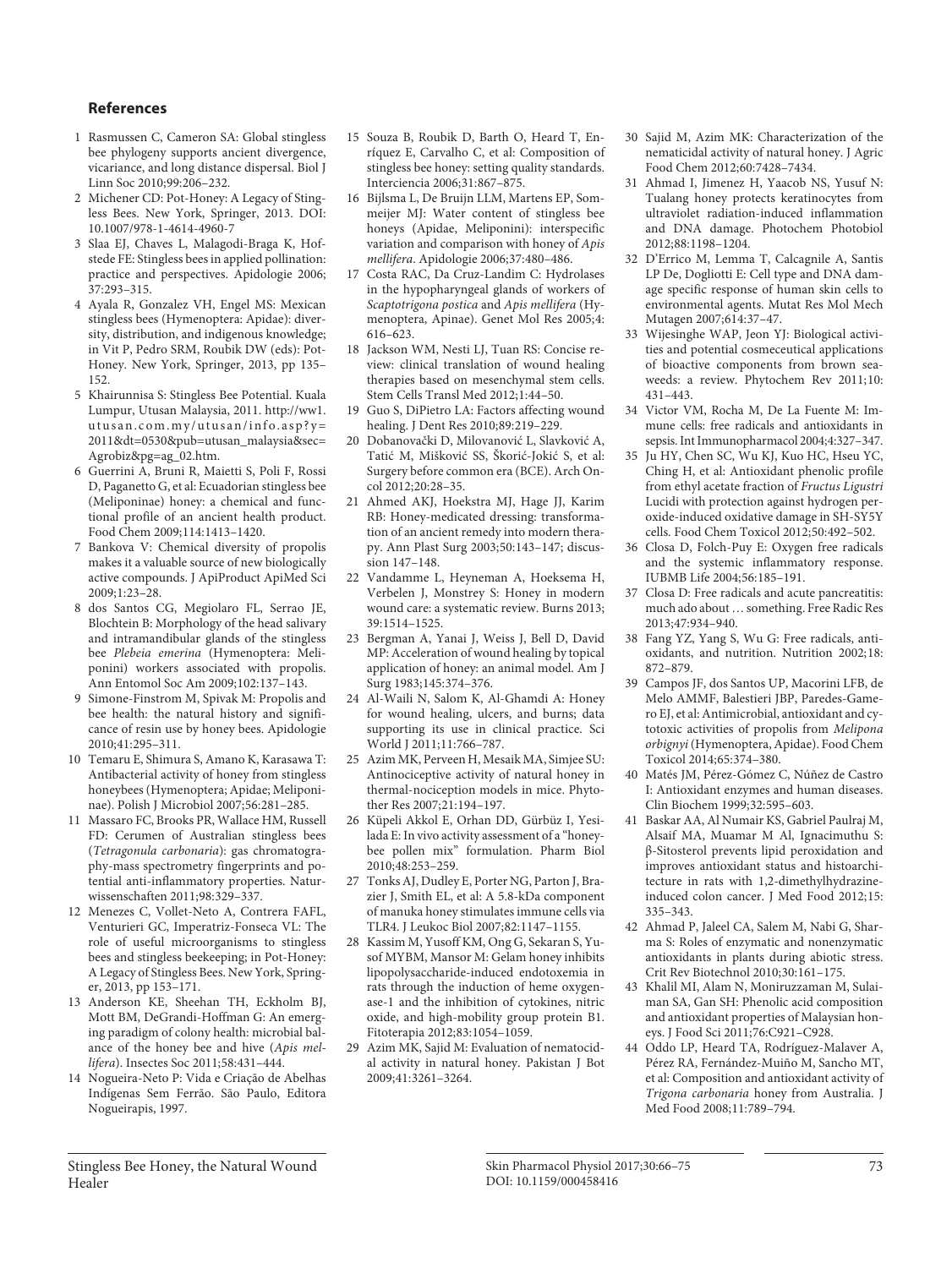- 45 Isla M, Cordero A, Diaz L, Perez-Perez EM, Vit P: Cosmetic properties of honey; in Vit P, Roubik D (eds): Stingless Bees Process Honey and Pollen in Cerumen Pots. Mérida, Universidad de Los Andes, 2013, pp 1–8.
- 46 Mohd N, Mohd F, Sajap AS, Rosliza J, Suri R: Conservation and sustainable utilization of stingless bees for pollination services in agricultural ecosystems in Malaysia. Int Semin Enhanc Funct Biodivers Relev to Sustain Food Prod ASPAC, 2010, pp 1–11.
- 47 Kakkar S, Bais S: A review on protocatechuic acid and its pharmacological potential. ISRN Pharmacol 2014;2014:952943.
- 48 Takahama U, Hirota S, Nishioka T, Oniki T: Human salivary peroxidase-catalyzed oxidation of nitrite and nitration of salivary components 4-hydroxyphenylacetic acid and proteins. Arch Oral Biol 2003;48:679–690.
- 49 Biskup I, Golonka I, Gamian A, Sroka Z: Antioxidant activity of selected phenols estimated by ABTS and FRAP methods. Postepy Hig Med Dosw (Online) 2013;67:958–963.
- 50 Dutra RP, Nogueira AMC, Marques RRDO, Costa MCP, Ribeiro MNS: Pharmacognostic evaluation of geopropolis of *Melipona fasciculata* Smith from Baixada Maranhense, Brazil. Braz J Pharmacogn 2008;18:557–562.
- 51 Sawaya A, Barbosa da Silva Cunha I, Marcucci M: Analytical methods applied to diverse types of Brazilian propolis. Chem Cent J 2011; 5:27.
- 52 Alvarez-Suarez JM, Giampieri F, González-Paramás AM, Damiani E, Astolfi P, Martinez-Sanchez G, et al: Phenolics from monofloral honeys protect human erythrocyte membranes against oxidative damage. Food Chem Toxicol 2012;50:1508–1516.
- 53 Vowden K, Vowden P, Carville K: Antimicrobial dressings made easy. Wounds Int 2011;2:  $1-6$ .
- 54 Li J, Chen J, Kirsner R: Pathophysiology of acute wound healing. Clin Dermatol 2007;25: 9–18.
- 55 Korting H, Schöllmann C, White R: Management of minor acute cutaneous wounds: importance of wound healing in a moist environment. J Eur Acad Dermatol Venereol 2011;25:130–137.
- 56 Martin P: Wound healing aiming for perfect skin regeneration. Science 1997;276:75–81.
- 57 Heng MCY: Wound healing in adult skin: aiming for perfect regeneration. Int J Dermatol 2011;50:1058–1066.
- 58 Cano RJ, Borucki MK, Higby-Schweitzer M, Poinar HN, Poinar Jnr GO, Pollard KJ: Bacillus DNA in fossil bees: an ancient symbiosis? Appl Environ Microbiol 1994;60:2164–2167.
- 59 Yoshiyama M, Kimura K: Characterization of antimicrobial peptide genes from Japanese honeybee *Apis cerana* japonica (Hymenoptera: Apidae). Appl Entomol Zool 2010;45: 609–614.
- 60 Promnuan Y, Kudo T, Chantawannakul P: Actinomycetes isolated from beehives in Thailand. World J Microbiol Biotechnol 2009;25:1685–1689.
- 61 Siddiqui AR, Bernstein JM: Chronic wound infection: facts and controversies. Clin Dermatol 2010;28:519–526.
- 62 Gerding DN: Foot infections in diabetic patients: the role of anaerobes. Clin Infect Dis 1995;20(suppl 2):S283–S288.
- Krasner D: Minimizing factors that impair wound healing: a nursing approach. Ostomy Wound Manage 1995;41:22–26, 28, 30–32.
- 64 Irish J, Carter DA, Blair SE, Heard TA: Antibacterial activity of honey from the Australian stingless bee *Trigona carbonaria* . Int J Antimicrob Agents 2008;32:89–90.
- 65 Boorn KL, Khor YY, Sweetman E, Tan F, Heard TA, Hammer KA: Antimicrobial activity of honey from the stingless bee *Trigona carbonaria* determined by agar diffusion, agar dilution, broth microdilution and time-kill methodology. J Appl Microbiol 2010;108: 1534–1543.
- 66 Pimentel RB de Q, da Costa CA, Albuquerque PM, Junior SD: Antimicrobial activity and rutin identification of honey produced by the stingless bee *Melipona compressipes* manaosensis and commercial honey. BMC Complement Altern Med 2013;13:151.
- 67 Choudhari MK, Punekar SA, Ranade RV, Paknikar KM: Antimicrobial activity of stingless bee ( *Trigona* sp.) propolis used in the folk medicine of Western Maharashtra, India. J Ethnopharmacol 2012;141:363–367.
- 68 Molan PC: Honey: Antimicrobial actions and role in disease management; in Ahmad I, Aqil F (eds): New Strategies Combating Bacterial Infection. Hoboken, Wiley-Blackwell, 2009, pp 229–253.
- 69 White JW, Subers MH, Schepartz AI: The identification of inhibine, the antibacterial factor in honey, as hydrogen peroxide and its origin in a honey glucose-oxidase system. Biochim Biophys Acta 1963;73:57–70.
- 70 Zainol M, Mohd Yusoff K, Mohd Yusof M: Antibacterial activity of selected Malaysian honey. BMC Complement Altern Med 2013; 13:129.
- 71 Tan H, Rahman R, Gan S, Halim A, Hassan S, Sulaiman S, et al: The antibacterial properties of Malaysian tualang honey against wound and enteric microorganisms in comparison to manuka honey. BMC Complement Altern Med 2009;9:34.
- 72 Mandal MD, Mandal S: Honey: its medicinal property and antibacterial activity. Asian Pac J Trop Biomed 2011;1:154–160.
- 73 Koochak H, Seyyednejad SM, Motamedi H: Preliminary study on the antibacterial activity of some medicinal plants of Khuzestan (Iran). Asian Pac J Trop Med 2010;3:180–184.
- 74 Stow A, Briscoe D, Gillings M, Holley M, Smith S, Leys R, et al: Antimicrobial defences increase with sociality in bees. Biol Lett 2007; 3:422–424.
- 75 Ewnetu Y, Lemma W, Birhane N: Antibacterial effects of *Apis mellifera* and stingless bee honeys on susceptible and resistant strains of *Escherichia coli* , *Staphylococcus aureus* and *Klebsiella pneumoniae* in Gondar, Northwest Ethiopia. BMC Complement Altern Med 2013;13:269.
- 76 Boscá L, Zeini M, Través PG, Hortelano S: Nitric oxide and cell viability in inflammatory cells: a role for NO in macrophage function and fate. Toxicology 2005;208:249–258.
- 77 Kim KN, Ko YJ, Yang HM, Ham YM, Roh SW, Jeon YJ, et al: Anti-inflammatory effect of essential oil and its constituents from fingered citron ( *Citrus medica* L. var. sarcodactylis) through blocking JNK, ERK and NF-κB signaling pathways in LPS-activated RAW 264.7 cells. Food Chem Toxicol 2013;57:126– 131.
- 78 Kazłowska K, Hsu T, Hou CC, Yang WC, Tsai GJ: Anti-inflammatory properties of phenolic compounds and crude extract from *Porphyra dentata* . J Ethnopharmacol 2010; 128: 123– 130.
- 79 Jones MK, Wang H, Peskar BM, Levin E, Itani RM, Sarfeh IJ, et al: Inhibition of angiogenesis by nonsteroidal anti-inflammatory drugs: insight into mechanisms and implications for cancer growth and ulcer healing. Nat Med 1999;5:1418–1423.
- 80 Krischak GD, Augat P, Claes L, Kinzl L, Beck A: The effects of non-steroidal anti-inflammatory drug application on incisional wound healing in rats. J Wound Care 2007;16:76–78.
- 81 Mulder GD, Vande Berg JS: Cellular senescence and matrix metalloproteinase activity in chronic wounds. Relevance to debridement and new technologies. J Am Podiatr Med Assoc 2002;92:34–37.
- 82 Schreml S, Szeimies R-M, Prantl L, Landthaler M, Babilas P: Wound healing in the 21st century. J Am Acad Dermatol 2010;63:866– 881.
- 83 Shamaki BU, Yusuf A, Balla HJ, Halima IG, Sherifat OB, Abdulrahman FI, et al: Evaluation of chemical composition and the comparative wound healing effect of natural honey and olive oil in rabbits. Infin Commun Appl Sci 2014;2:149–169.
- 84 Franchin M, Da Cunha MG, Denny C, Napimoga MH, Cunha TM, Koo H, et al: Geopropolis from *Melipona scutellaris* decreases the mechanical inflammatory hypernociception by inhibiting the production of IL-1b and TNF-α J Ethnopharmacol 2012;143:709–715.
- 85 Kassim M, Achoui M, Mustafa MR, Mohd MA, Yusoff KM: Ellagic acid, phenolic acids, and flavonoids in Malaysian honey extracts demonstrate in vitro anti-inflammatory activity. Nutr Res 2010;30:650–659.
- 86 Hussein SZ, Mohd Yusoff K, Makpol S, Mohd Yusof YA: Gelam honey inhibits the production of proinflammatory, mediators NO, PGE 2, TNF-α, and IL-6 in carrageenan-induced acute paw edema in rats. Evid Based Complement Alternat Med 2012;2012:109636.